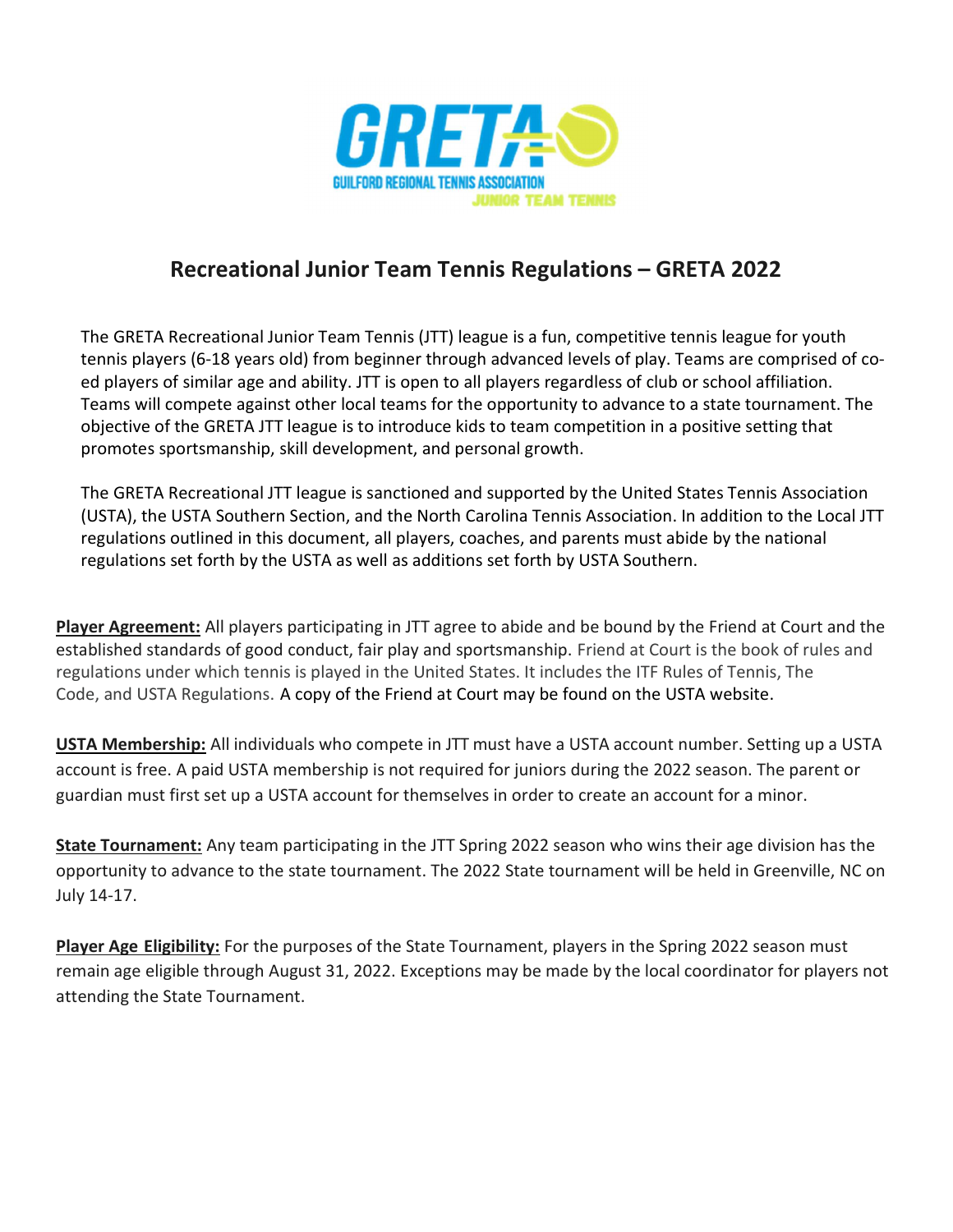Player Rules of Conduct: All players participating in JTT are expected to exhibit the highest level of sportsmanship and exemplary behavior both on and off the court. All players agree to abide by the following rules of conduct during match play:

- 1. If you have any doubt as to whether a ball is out or good, you must give your opponent the benefit of the doubt and play the ball as good. A ball that is 99% out is still 100% in.
- 2. It is your obligation to call all balls on your side, to help your opponent make calls when the opponent requests it, and to call against yourself (with the exception of a first service) any ball that you clearly see out on your opponent's side of the net.
- 3. Any "out" or "let" call must be made instantaneously; otherwise the ball continues in play.
- 4. Do not enlist the aid of spectators in making line calls.
- 5. If you call a ball out and then realize it was good, the point is over and your opponent wins the point.
- 6. To avoid controversy over the score, the Server should announce the set score before starting a game and the game score prior to serving each point.
- 7. If players cannot agree on the score, they may go back to the last score on which there was agreement and resume play from that point, or they may spin a racket.
- 8. Do not stall, sulk, complain, or practice gamesmanship.
- 9. Wait until the players on another court have completed a point before retrieving or returning a ball.
- 10. From the beginning of the match, play must be continuous. Attempts to stall the ball are against the rules.
- 11. Players are expected to put forth a full and honest effort regardless of the score or expected outcome.
- 12. Players are expected to maintain full control over their emotions and the resulting behavior throughout the match. If you begin to lose your composure during play, try the following:
	- Take several deep breaths, exhale as slowly as possible and feel your muscles relax.
	- Concentrate on your own game and behavior while ignoring distractions from your opponent or surroundings.
	- Be your own best friend enjoy your good shots and forget the poor ones.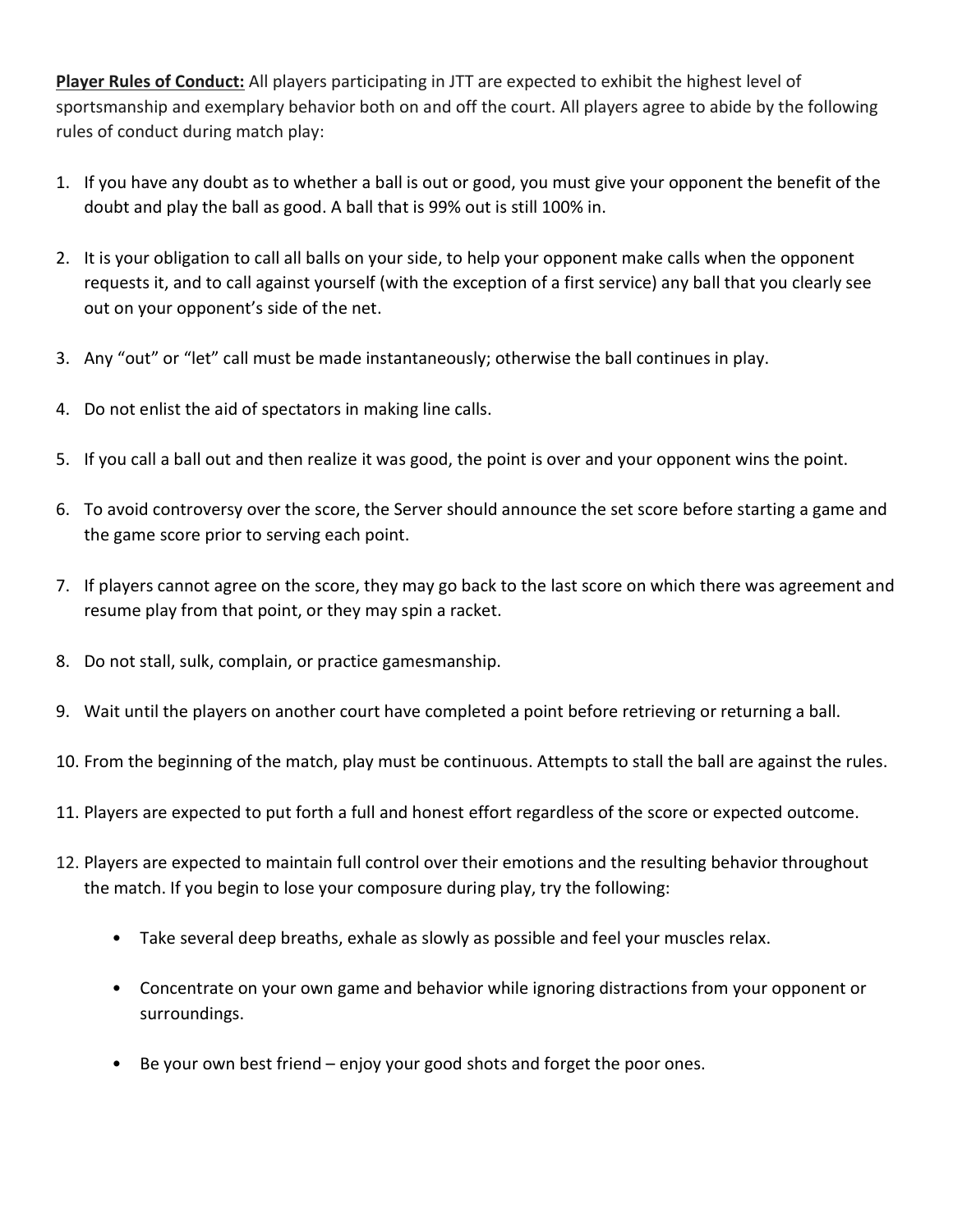Spectator Rules of Conduct: In an effort to promote fairness and to assure a physically and mentally healthy experience for all players, tennis has expectations around spectator behavior. All JTT spectators are asked to follow these rules of conduct:

- 1. Cheering. Clapping for good shots is encouraged and will be allowed provided spectators show respect for all players.
	- Please wait until a point has finished before clapping. Clapping during play is a distraction for all players.
	- Please do not cheer when a player makes a mistake. This is considered poor etiquette.
	- Please keep cheering respectful in tone and volume. Cheering that gets out of control can intimidate children on the court, disrupt other matches in progress and cause conflict between opposing teams.
	- If cheering gets out of hand, spectators will be informed that any cheering or clapping will not be allowed the remainder of the match
- 2. Coaching. Spectators are prohibited from coaching players. Only one designated Team Manager/Coach can provide coaching from outside the court, and only during changeovers. Coaching should be used for positive reinforcement and must not exceed the 90-second rule for changeovers.
- 3. Spectator Help. Spectators are prohibited from making line calls, calling double bounces or providing scores to players. Only the players on the court, or designated court monitors (for 10 and under divisions), can make line calls, double-bounce calls or assist with scoring. Spectators are prohibited from being on the court while a match is in play.
	- Spectators should refrain from making any noises, negative facial expressions, or verbal outbursts related to scoring, line calls, and double-bounce calls.
	- Encourage good sportsmanship. When in doubt, the ball is IN. Encourage your player to be fair with her/his own calls. Players may speak to the Team Manager/Coach on a changeover to discuss concerns about calls.
	- If a player is consistently displaying poor sportsmanship, such as using profanity or throwing her/his equipment, please contact the JTT coordinator, Stacey Adams at stacey@gretanc.com.
	- Please control any urge to address a perceived injustice. Remember that these are children that are still learning the mechanics and rules of the game. In addition, they are also learning how to manage their own behavior and make good decisions on the court.
	- Address any concerns you have with your Team Captain or the JTT coordinator. The Team Captain or JTT coordinator should be the one to discuss player behavior with the opponent's Team Captain.

A player may stop match play at any time and inform the site coordinator if they believe they are being harassed by a spectator or their opponent is showing poor sportsmanship. One of the goals of JTT is to provide junior players the opportunity to play competitive tennis in a fun and friendly environment. Ultimately, spectators are asked to use kindness and common sense. Think how your child would feel in a situation before subjecting another child to unfairness.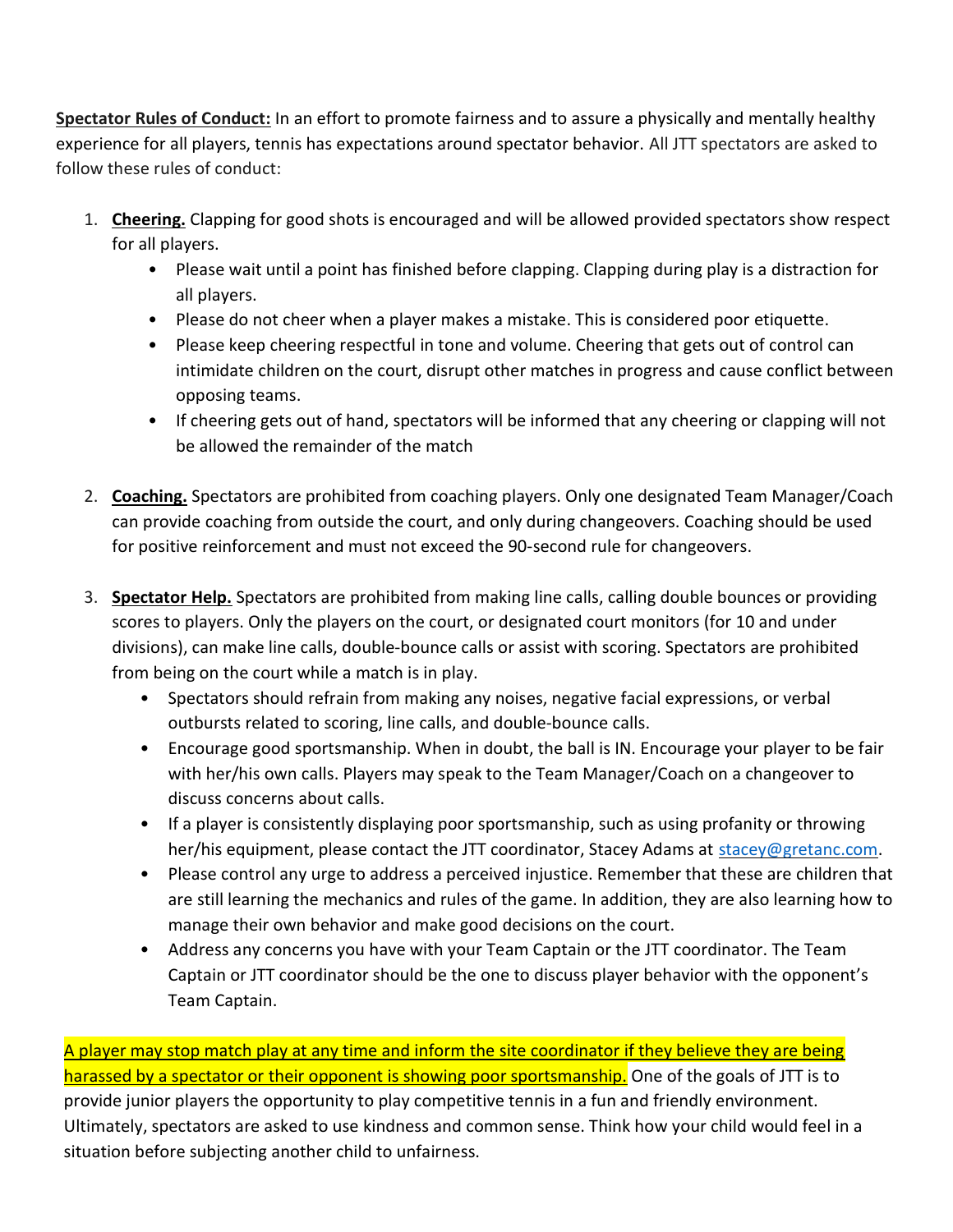## Team Divisions and Composition:

- 1. The following age divisions will be offered in 2022, provided there is a minimum of 2 teams registered in that division:
	- 10U Intermediate (Orange Ball)
	- 12U Intermediate (Green Ball)
	- 12U Advanced (Yellow Ball)
	- 14U Intermediate (Yellow Ball)
	- 18U Intermediate (Yellow Ball)
- 2. Teams are non-gender specific and must include a minimum of 6 players. There are no restrictions on the maximum number of players, but a suggested team roster would be 8 players to ensure players get ample playtime and to lessen the chance of defaults caused by lack of player availability. Roster size should be based on player availability. In order to receive an official team # and match schedule, a team must have at least 6 players registered in TennisLink by the last day of team registration (March 1, 2022).
- 3. Players may be added to a registered team after the initial team registration deadline, however, players must be officially registered in TennisLink prior to participating in a match. Any player not listed on the roster in accordance with these rules shall be considered an ineligible player, and match results of ineligible players will be considered a default.
- 4. Each player is required to play at least 2 different team matches in order to advance to the State Tournament (Spring season only). Retirements count toward the 2 matches but defaults do not.

Team Captains/Assistant Captains: Each team shall have a team captain responsible for the team and its administrative affairs during the season. The team captain is responsible for communicating with their players regarding match information, communicating with the JTT Coordinator regarding matches and player issues, providing a written line-up for each match, and reporting match scores to the site coordinator upon match completion. Each team captain shall be in compliance with the USTA Youth Protection Policies and Procedures for USTA Junior Team Tennis. A team captain or assistant captain must be USTA Safe Play approved in order to receive an official team # and match schedule. More information about Safe Play can be found here: https://www.usta.com/en/home/safe-play.html. If the Team Captain or assistant captain are unable to attend a match, a substitute captain may be appointed. The substitute will be responsible for communicating with the JTT Coordinator, providing a written line-up for each match, and reporting match scores to the site coordinator upon match completion.

- Coaching. Team Captains are allowed to coach only during match changeovers and only from outside the court. Only one Team Captain, Assistant Captain, or appointed substitute captain can provide coaching during a match. Coaching should be used for positive reinforcement and must not exceed the 90-second rule for changeovers. Captains may not comment on the score or line calls during match play, nor correct any confusion over when it is time to changeover. Captains and spectators are not allowed on the court once play has begun. Coaching is not permitted during a tiebreak (with the exception of the 10U division and with the permission of the JTT Coordinator). If help is needed during a tiebreak, the JTT Coordinator (or other site coordinator) should be notified.
	- Spectators are prohibited from coaching players or making any comments/gestures pertaining to scoring or line calls within earshot of the players. This is considered harassment. If you believe a spectator is coaching a player or harassing a player, please inform the site coordinator. A player may stop match play at any time and inform the site coordinator if they believe they are being harassed by a spectator or their opponent is showing poor sportsmanship.